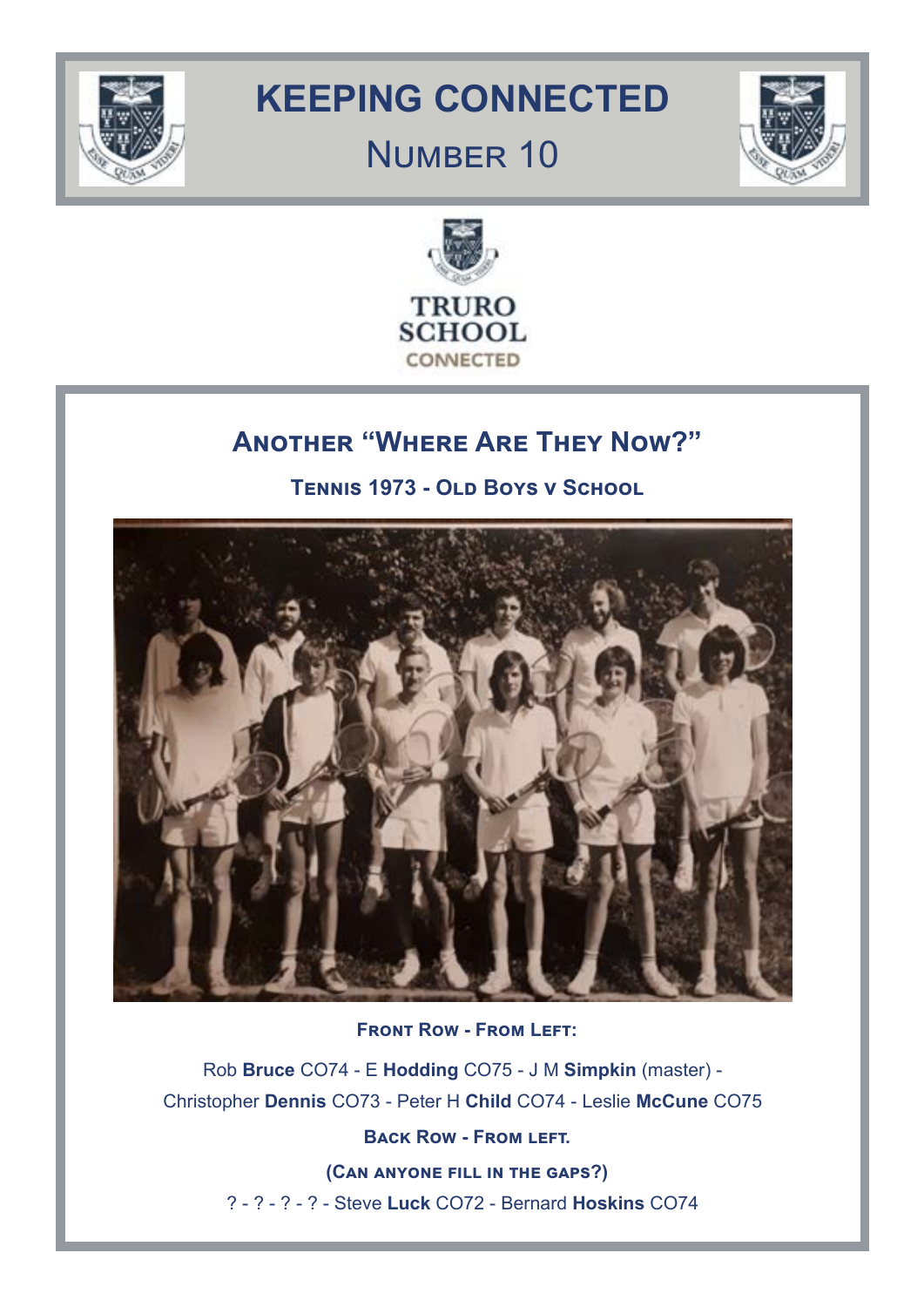## **Tennis Photo 1973 - Where are they now?**



After the Prefects photo appeared in [Keeping](https://www.truroschool.com/wp-content/uploads/2020/06/Keeping-Connected-9.pdf,)  [Connected Number 9,](https://www.truroschool.com/wp-content/uploads/2020/06/Keeping-Connected-9.pdf,) **Chris Dennis** CO73 very kindly forwarded this week's 'Where are they now?' picture.

Like so many of us finally getting around to those chores we have been promising to do, but putting off for years, Chris came across the photo whilst clearing his loft during lockdown. Chris is a keen sportsman and is currently Captain of Perranporth Golf Club.

Also pictured in the 1973 tennis photo is **Steve Luck** CO72, who is a neighbour of Chris. Steve also continued his love of tennis and is now a professional tennis coach.

Steve played in the Truro School 1st VI for three years and as captain for the final year. Following a gap year, he went to St Luke's College (teacher training college and now part of Exeter University). Once qualified he taught at the Plume School, Maldon, Essex for five years where he coached tennis part time. Steve then gave up teaching to become a full-time, self-employed tennis coach in Essex. He formed the 'Steve Luck Squad' which produced many county and regional players.

Now back in Cornwall, Steve lives in Perranporth where he became involved with Perran Tennis. He is Head Coach, Level 4 and Development Officer and is proud to say the club won 'Southwest Club of the Year' in 2018.

Steve recalls tennis at Truro School in his day:

*"Matches were played on the two hard courts at Epworth and the Science Block hard court. They started at 2 pm and would finish at 7 pm; three x three set matches which were punctuated with egg and chips at around 5pm. There was no official kit so 'Fred Perry' shirts and 'Green Flash' tennis shoes were the order of the day. Rackets were 'Dunlop Maxply Forts' – wooden of course – and balls were still white then!"* 



**Please get in touch if you can add any of the missing names from the tennis photo: email: tsa@truroschool.com**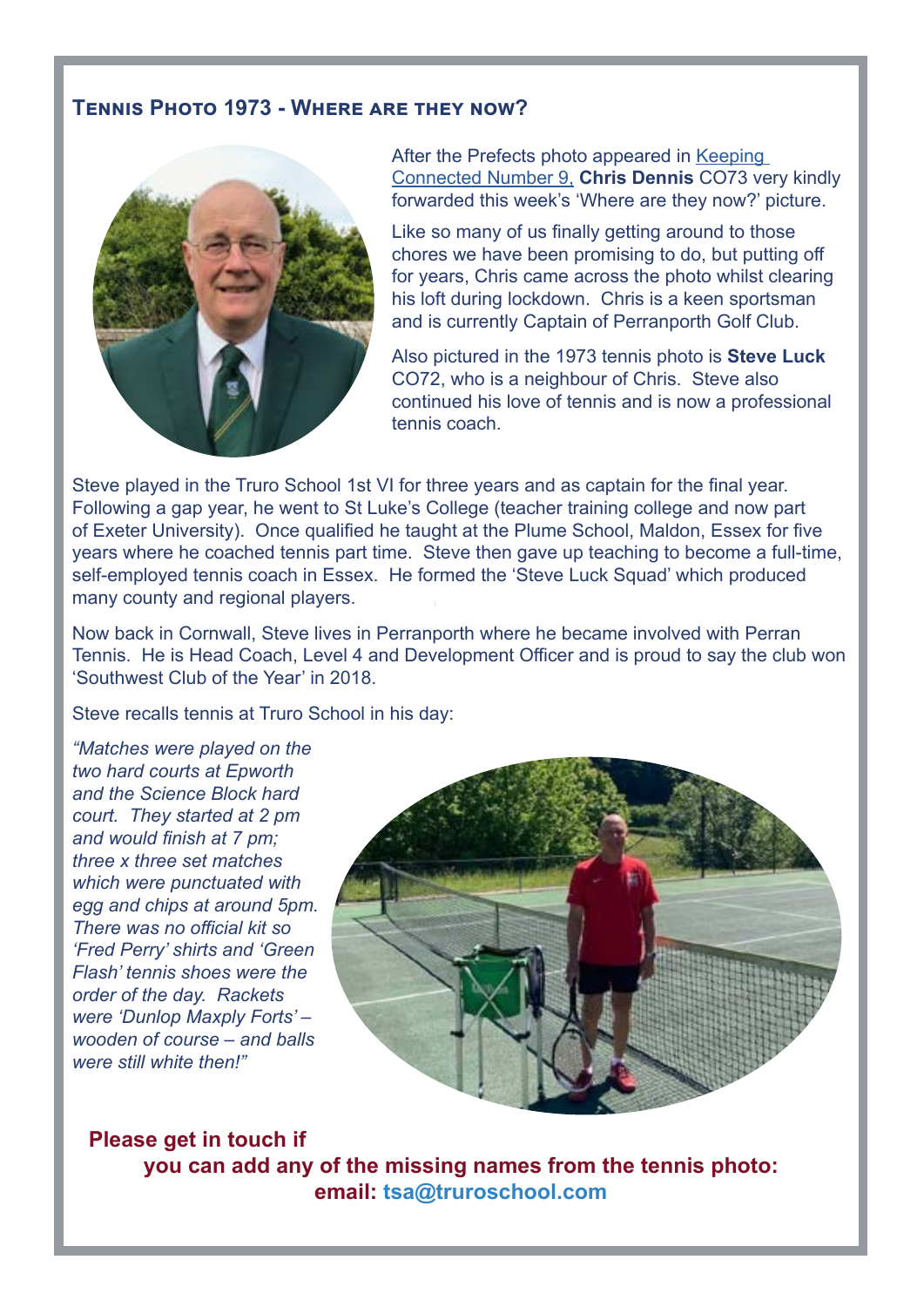## **Truly Connected - Zoom Reunions**

In the last edition we asked for news of anyone holding Zoom reunions and **Jem** (Jeremy) **Treadwell**  CO74 was kind enough to respond. Jem now lives in the USA, which as we all know has been hit very badly by the pandemic.

Jem told me: *"New Jersey was the second worst hit state after New York; not sure where we stand now, but I watch the numbers for my town (Howell, Farmingdale) every day, and they're still going up. We haven't been locked down as severely as the UK, and things are easing now, but we've been very careful about social distancing, even with our daughter and granddaughters."*

The correspondence with Jem began after he saw Paul Smith's article ["Open All](https://www.truroschool.com/wp-content/uploads/2020/05/Keeping-Connected-8.pdf)  [Hours - Almost](https://www.truroschool.com/wp-content/uploads/2020/05/Keeping-Connected-8.pdf)" - Jem asked his sister Fran to pop in and take a photo of Paul (but to avoid the sausage rolls!), as she lives in the same village in Norfolk. It's so nice to know that our newsletters reach around the globe, bringing our Old Truronians together again.



In his correspondence Jem added:

*"I contacted Nicky to thank her for what the Development Office are doing, and also to ask if she might be interested in including information about Zoom reunion meetings in the Keeping Connected newsletters? I've been organising them for Old Truronians that I'm still connected with; we held one recently, in the early morning, so that we could include* **Giles Edmonds** *CO74 who lives in Sydney, Australia."*

## **Calling All Those Who Were At Truro School In The 70's**

*"If you're interested in joining Zoom meetings for CO74 or any years around then, you'll find details of the calls and a contact link on my TS page at:*

#### **<http://www.thetreadwells.com/early-years/truro-school.>**

*No invitation needed* **-** *you're welcome to just show up. The next call isn't yet scheduled, but will probably be a few days after you see this - details will be on my page, or contact me by email:*

#### **Email Jem Treadwell: jem.treadwell@gmail.com**

*My TS page also has a few ancient pictures, including rugby teams, prefects and school plays. Yes, I can name most of the people in most of the pictures, or at least the ones I'm in."*



This is my favourite photo from Jem's collection:

Ten Tors Training Hike - **Mike Rees, Rob Bruce, Sam** (Adrian M) **Smith, Jem Treadwell** 

(Lots of long hair in those days!)

**We can't wait to see some photos and see how many join this reunion group!** Email: **tsa@truroschool.com**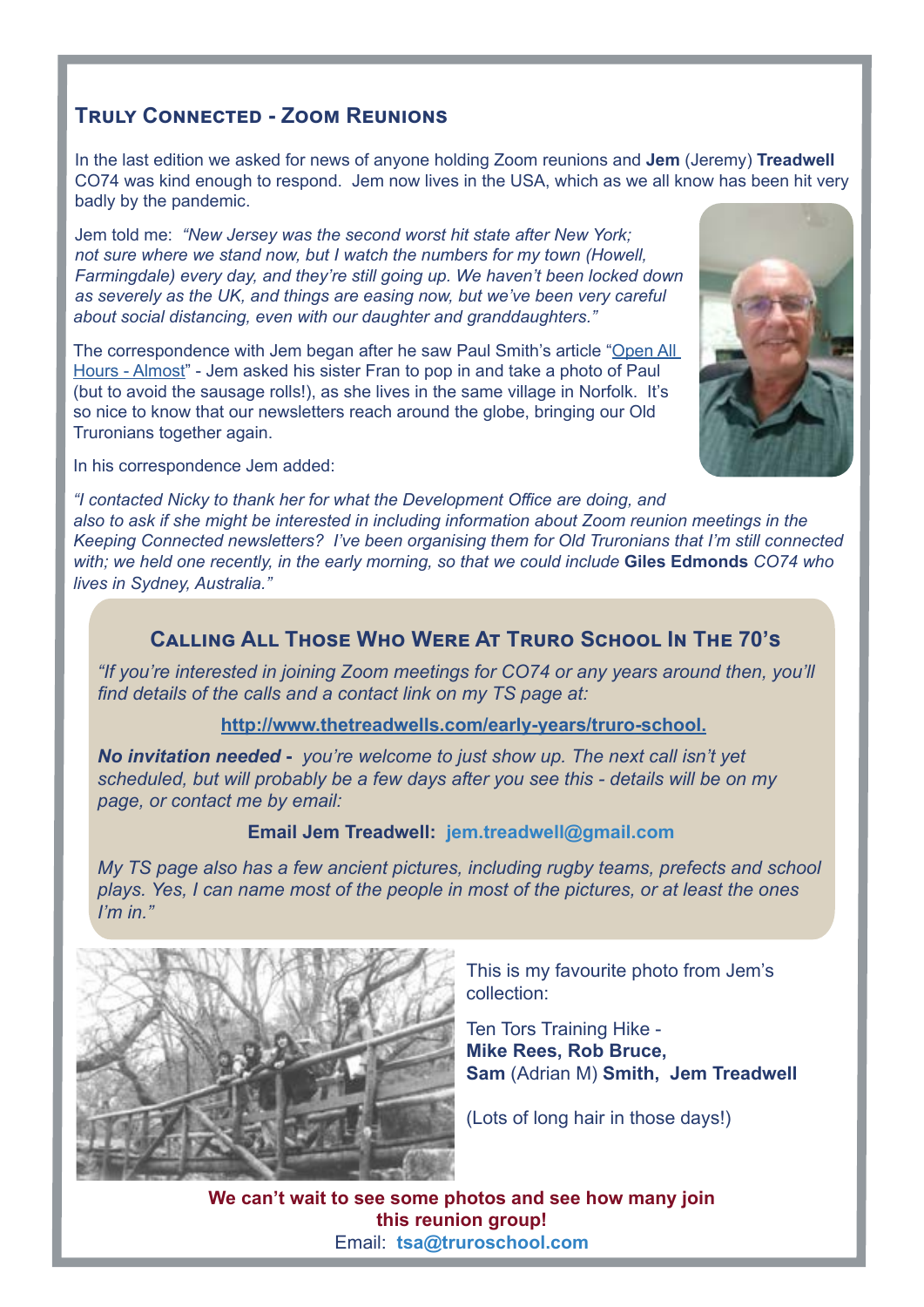## **Sharing Lockdown Experiences**

In this series we have gathered stories from Old Truronians about how things have changed for them during lockdown.

## **University Student - Toby Copeland CO16**

If you'd told me at Christmas that I would be sitting my university finals online at home along with thousands of other students I would have laughed.

But here we all are, in lockdown, with some universities adapting well while others communicate nothing but uncertainty to stressed out millennials such as myself. With online teaching and cancelled graduation ceremonies, reality is looking quite different to how I was hoping.

When I was asked to write something for the newsletter I thought it might be useful to reflect on things I've found helpful over the past couple of months, as well as certain frustrations I have run into. Loss of independence is tricky however wellmeaning everyone around you is. The transition from doing my own thing in my own time as a student to suddenly being thrown back to lodging with my parents again was not something I expected to face for a while - who knew shopping at the supermarket was such a mark of independence?! I feel very glad to live in Cornwall, with nice walks in the countryside and plenty of trips to the beach (now we're allowed to) being a saving grace to the monotonous nature of trying to cram 4 years' worth of chemistry into my brain in a much shorter time period.



I've found a proper routine with regular exercise and sleep pattern invaluable. Playing music has also proved a great stress reliever and can take your mind off things for hours. But, variation is essential - I've tried hard not be stuck on the same thing for days on end - especially when revising. It's all too easy to get bogged down.

Family dynamics need to be renegotiated - it's not easy for everyone to be cooped up together and making sure you have your own space and time to yourself is just as important as it ever has been.

Next, boredom - it's real! Try not to let being bored/doing nothing bother you - and if you can use it to your advantage then that's even better.

Lack of social life is tough too, especially when as a student you've been used to a fruitful social life being on tap. Be sure to stay in contact with friends but remember that there are only so many Zoom quizzes you can do... Everyone has up and down days but a quick phone call can often go a long way.

It's a frustrating time at the moment, but it will end. And fingers crossed we can make up for lost time at some point!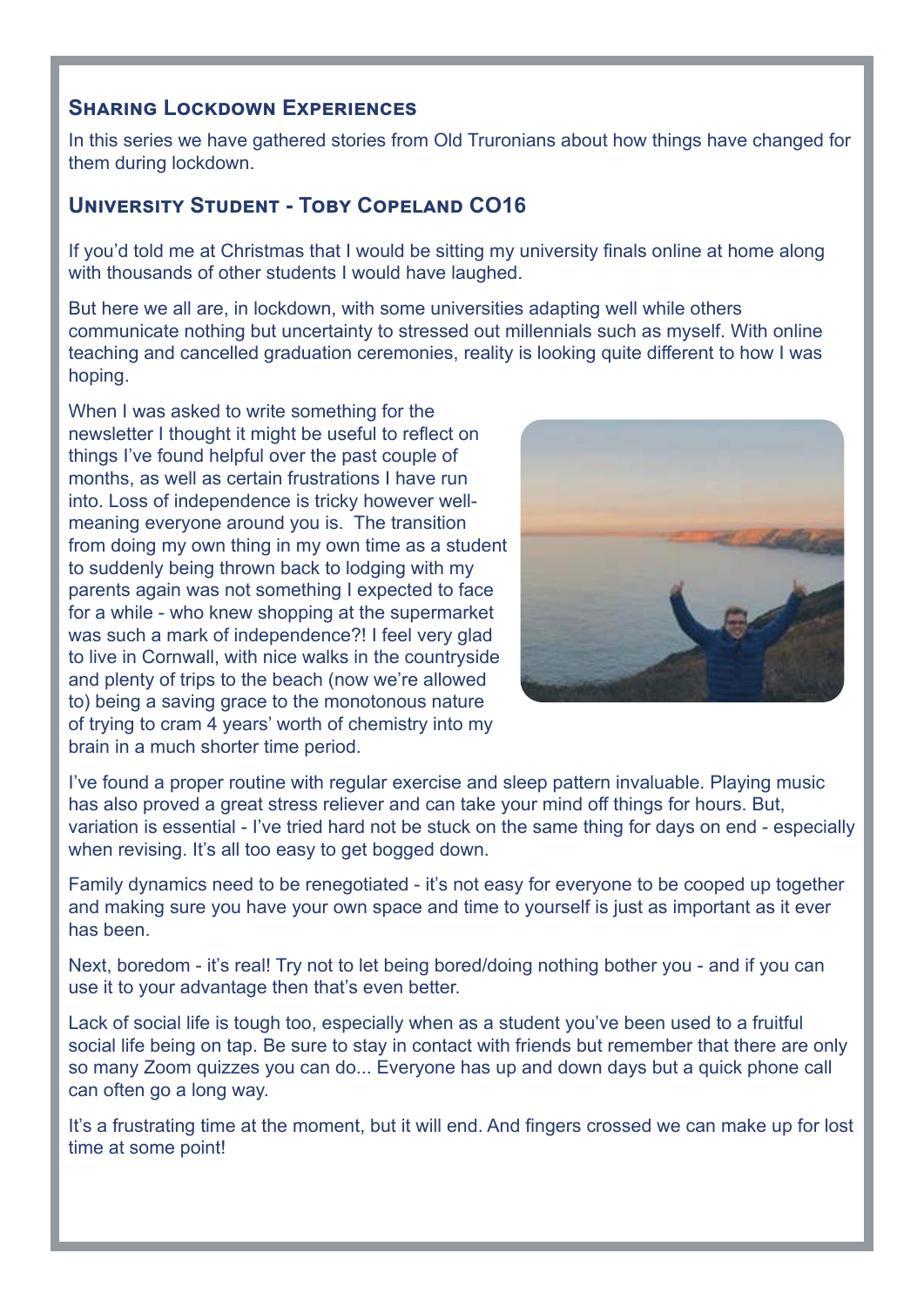## **Lockdown As A 5th Year Medical Student – Dr Harry Lobb CO14**

It was about 9pm as I was coming towards the end of an evening shift in the emergency department at Whiston Hospital as the corridors were cleared and the first critically unwell "suspected" COVID-19 patient arrived by ambulance. It was at this point the realisation struck that we were on the verge of a



pandemic. Later the next day, all medical students received an email from the university advising us not to attend placement until further notice. This was just the beginning of what was going to be a very uncertain time.

Over the next two weeks we learned the Medical School had been working tirelessly with the university hospitals to negotiate contracts for all 5th year medical students to commence paid work as "pre-FY1 doctors". In contrast to other medical schools who were left without placement for months, I felt very lucky to have been able to start work so soon ensuring my educational needs were met whilst also stepping up to help during the pandemic. Our roles were to cover the ward jobs of FY1 doctors in case of staff illness and allowing FY1 doctors to be moved to more critical areas of the hospital.

Following only a three-week break, the hospital felt very different upon return, with tensions running

high, staff going off to self-isolate and more and more wards being taken over for COVID patients. I was lucky enough to be placed in general surgery where I had been on placement previously, however, this ward soon closed to become a back-up high dependency unit (HDU) in case the usual HDU became full. I therefore moved to another surgical ward which was designated for surgical patients who had become infected with COVID-19 during their admission. This was fascinating and I was able to experience health care in a way not many will during their lifetime. However, it was a little tiring speaking with patients through a glass window and over the phone and donning and doffing personal protective equipment for 8 hours a day! Although my responsibilities and experiences over the past two months have been brilliant, the reality of the pandemic we are living through was made very clear



whilst working at Whiston. I remember one day very clearly when hospital staff gathered outside to pay their respects to the funeral procession of one of the orthopaedic surgeons who had sadly passed away with coronavirus following a long ITU stay.



Following on from the two-month period at Whiston, the hospital was coping well, the number of COVID-19 wards had significantly reduced, fewer staff were having to self-isolate and the 5th year medical students were no longer needed. Although I was sad to leave, I was relieved that lockdown was starting to ease and a much needed two-month break before starting as a doctor in August was on the cards. Everything happened very quickly but I feel I have come out of the experience a better clinician. Although the public graduation was cancelled, I was able to celebrate a COVID-style Zoom graduation ceremony at home with my housemates. I look forward to starting in Bristol Royal in August, hopefully with the peak of the pandemic a vivid but distant memory.

#### **Photos:**

- **1:** Elective training in an orthopaedic hospital in Malaysia.
- **2:** Captain of Liverpool Med School Rugby Team.
- **3:** Charity rep: Harry organised Strictly Come Dancing raising over £4,000 but raised over £24,000 during his year.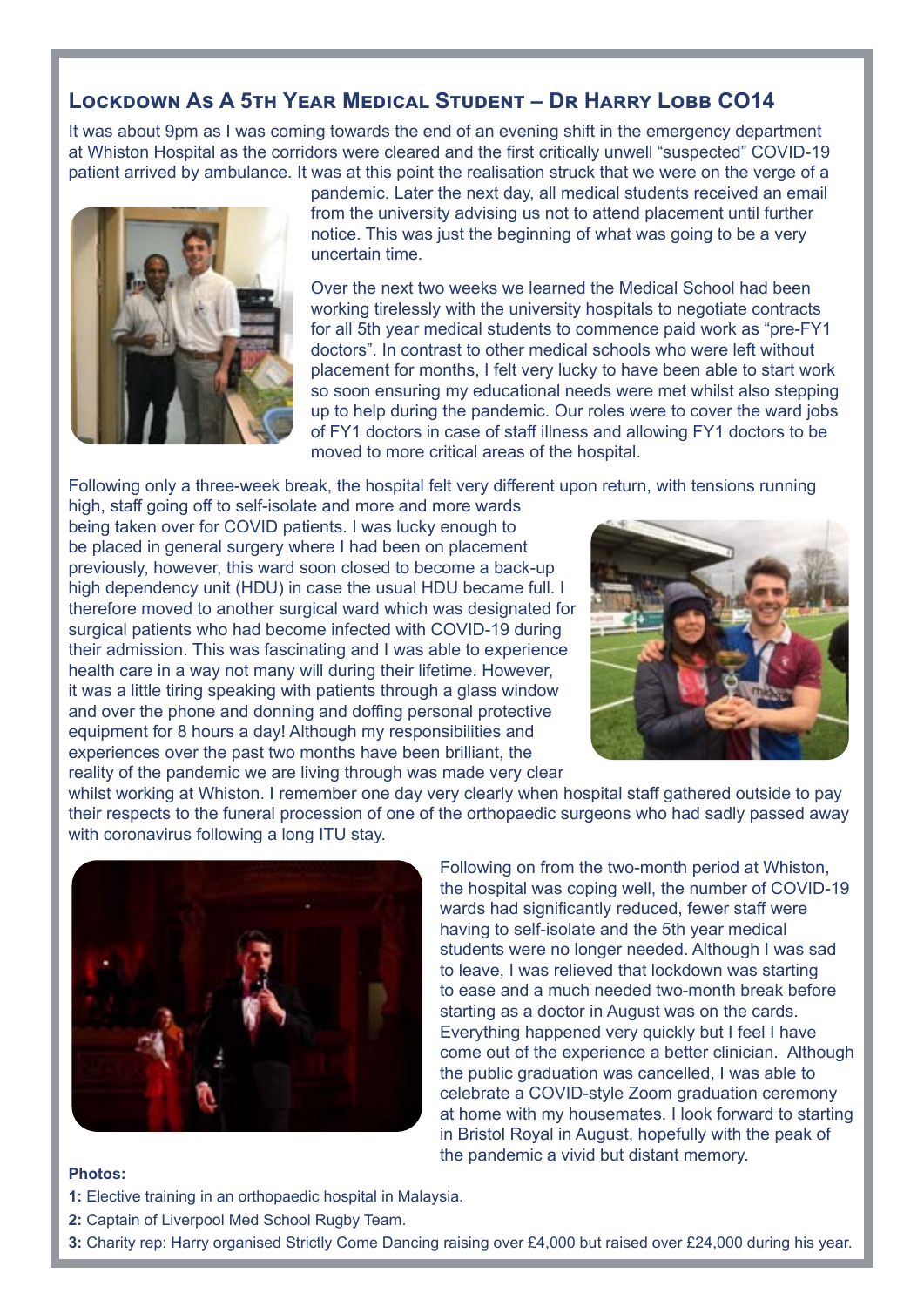## **Lockdown In Cornwall - Tim Tregidgo CO61 & Wife Pip**

Tim is a regular attendee at our London reunion and last time he brought along his wife Pip. It was really good to hear from them recently following an email sent enquiring after the health of all our 'senior' Old Truronians.

*"Pip and I came down to our home in Portscatho at the end of February to sort a few things out and we are still here! The oil fired central heating boiler required lots of attention and by the time that was sorted we were well into lockdown so had to stay. We miss seeing our children and grandchildren but have kept in touch using Zoom and Facetime. With all this time on our hands we (principally Pip) have got stuck into decorating and gardening chores that have been piling up for years.* 

*We've not needed to stray out of the village as we are well served with a shop/post office that sells everything and a* 



*butchers next to it. The Plume of Feathers and Harbour Club are closed but the Boat House has started Friday night take outs. Tatams Taverna is also now open for weekend take outs. We are tempted by Maria and Aj's 'Friday Night In' at the School, so might combine that with trip to Waitrose."*

Pip has even composed an "Ode"" about the pandemic:

#### **'Twas on a Monday morning**

I turned the telly on ..some news about a virus in a place they call Wuhan. I thought, well that's too far away to really bother me So I went into the kitchen and I made a mug of tea.

'Twas on a Tuesday morning that They said it's getting worse..... There's people dropping off like flies It really is a curse. The Chinese build more hospitals And manufacture masks . I turned my back on all of it To do my daily tasks.

'Twas on a Wednesday morning This nasty thing had spread. It wormed its way to Brighton And was serious, they said. They had to close a surgery And give the place a clean But the patient he recovered, Like it was a nasty dream.

'Twas on a Thursday morning I took the train to town: Had coffee with my youngest And a wander on my own. I saw three girls a-wearing masks (But they looked Japanese) Then I tootled home quite quickly Just in case I heard a sneeze.

'Twas on a Friday morning We all went out to eat With some of our old buddies that We often used to meet. No hugging and no kissing then, A mere 8 weeks ago.. But what the future had in store We didn't want to know

We travelled to our Promised Land To try to warm the house. The chimney was blocked up with soot The boiler housed a mouse. We'd popped there for a day or two To check that all was well But the world around us seemed to fall Into a kind of hell.

We were fine, the house was cold, Though that got fixed OK. The tensions in the cities Just got worse from day to day. Our offspring told us firmly We should stay here if we could. So we battened down the hatches And we might be here for good.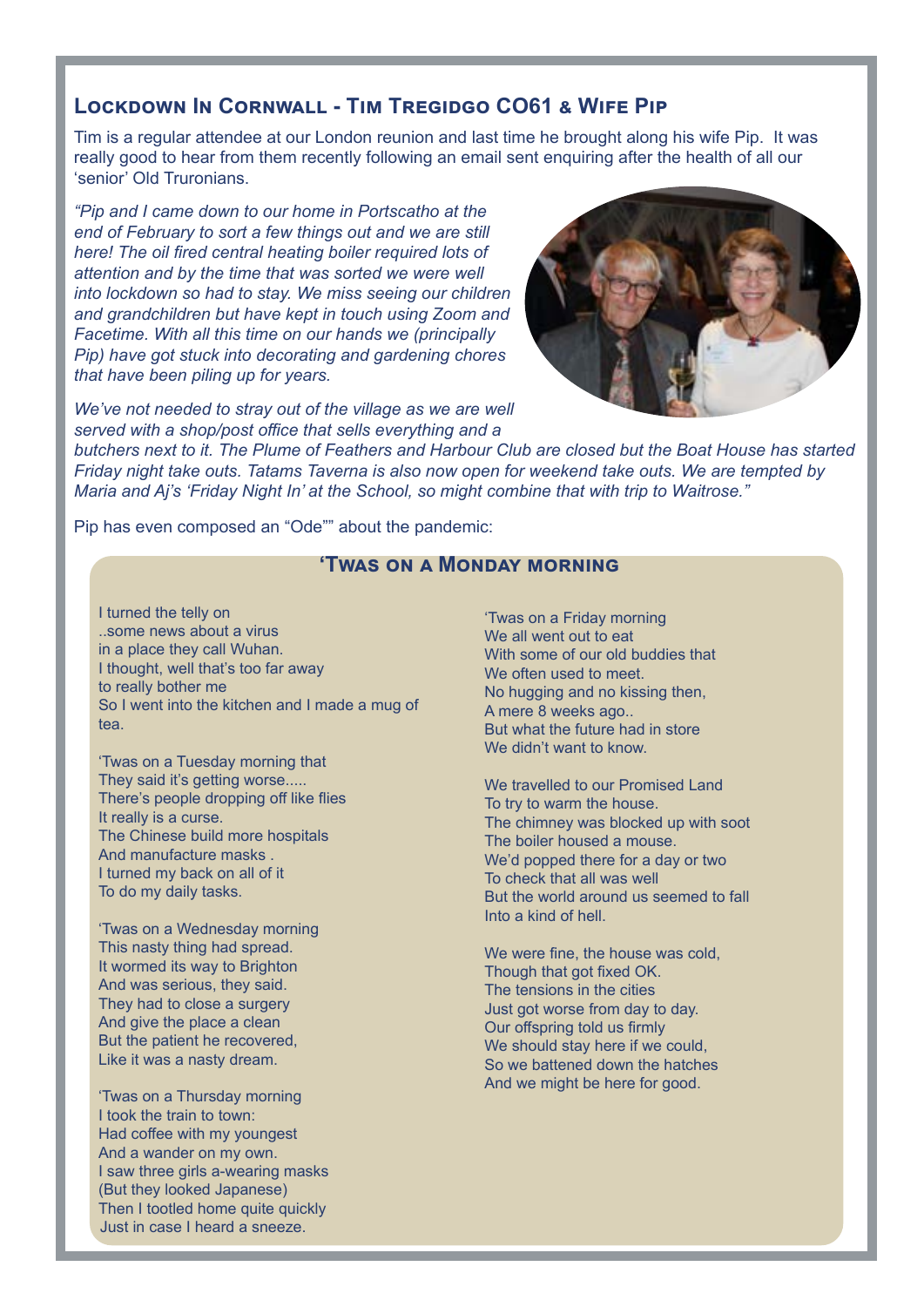## **Picture Gallery - Image Shared By Our Old Truronians**

## **Steve Dunn CO79, Weston, Australia**

It is nice to know that Keeping Connected is being well received 'down under'. After edition number 9 we heard from Steve Dunn:

*"Last weekend was our Queen's Birthday public holiday. Normally a weekend of grand finals in Rugby League and Aussie Rules, sadly these big events could not happen. We are down to single digit daily new infection numbers, so things are slowly relaxing as we enter a 'new normal'. We had some great snow earlier in the week, a full moon, and I'm going trout fishing in sub-zero temperatures."*

Thanks Steve, for sharing these fabulous photos.







**Please share your photos - we are always keen to see them. Email: tsa@truroschool.com**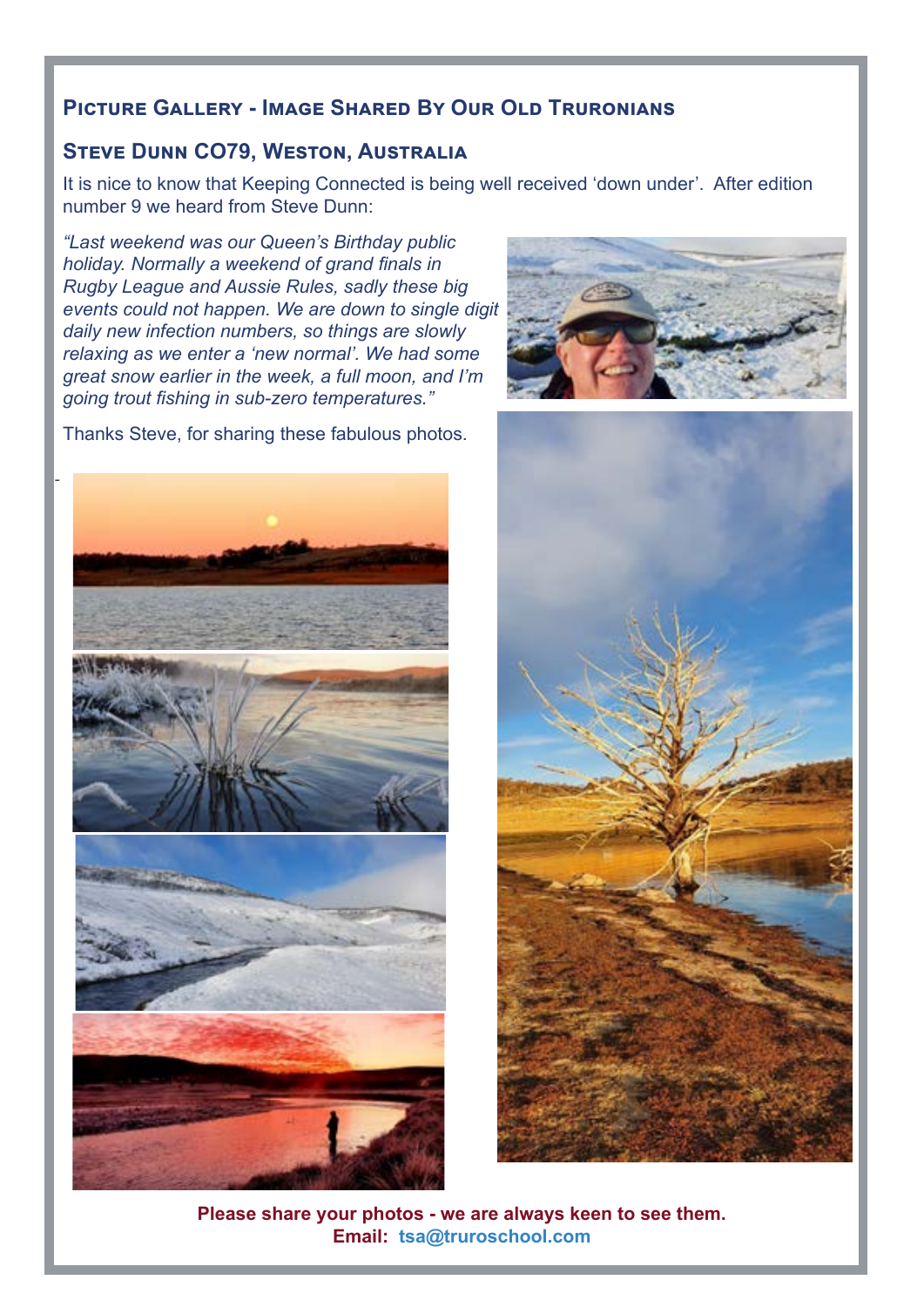## **PHILIP HOSKEN CO53 - COPING IN LOCKDOWN**





These photos of Philip were taken at Porthtowan beach by daughter (also an Old Truronian) **Lowenna** CO11. Lowenna is working from home in Cornwall. She is a Dancer and Arts Administrator at the Royal Conservatoire, Scotland.



Philip said: *"Many of us are in the 'at risk' category due to our ages so are unable to do much other than communicate by phone, email or even Zoom with our fellows. However, I've noted that none appear to be despondent so we're bearing up well. I have been taken out a couple of times and drove yesterday for the first time in three months, my daughter helped by jumpstarting the flat battery. After having walked everywhere for three months, I was astonished by the speed of the traffic.* 

*Many thanks for keeping in touch."*

## **Children's Hospice Southwest - Rainbow Run**

Every year Truro School boarders take part in the colourful Children's Hospice South West Rainbow Run at RAF St Mawgan. This year the event has been cancelled and replaced with a virtual run over the weekend of 20/21 June. In true TS fashion, our boarders (and some other members of the TS community - watch this space next time!) are planning to run, jog, skip, cartwheel or walk the 5km in fancy dress or colourful attire and they want you to join them! There is a Just Giving page at **https://www.justgiving.com/fundraising/truroschool** 

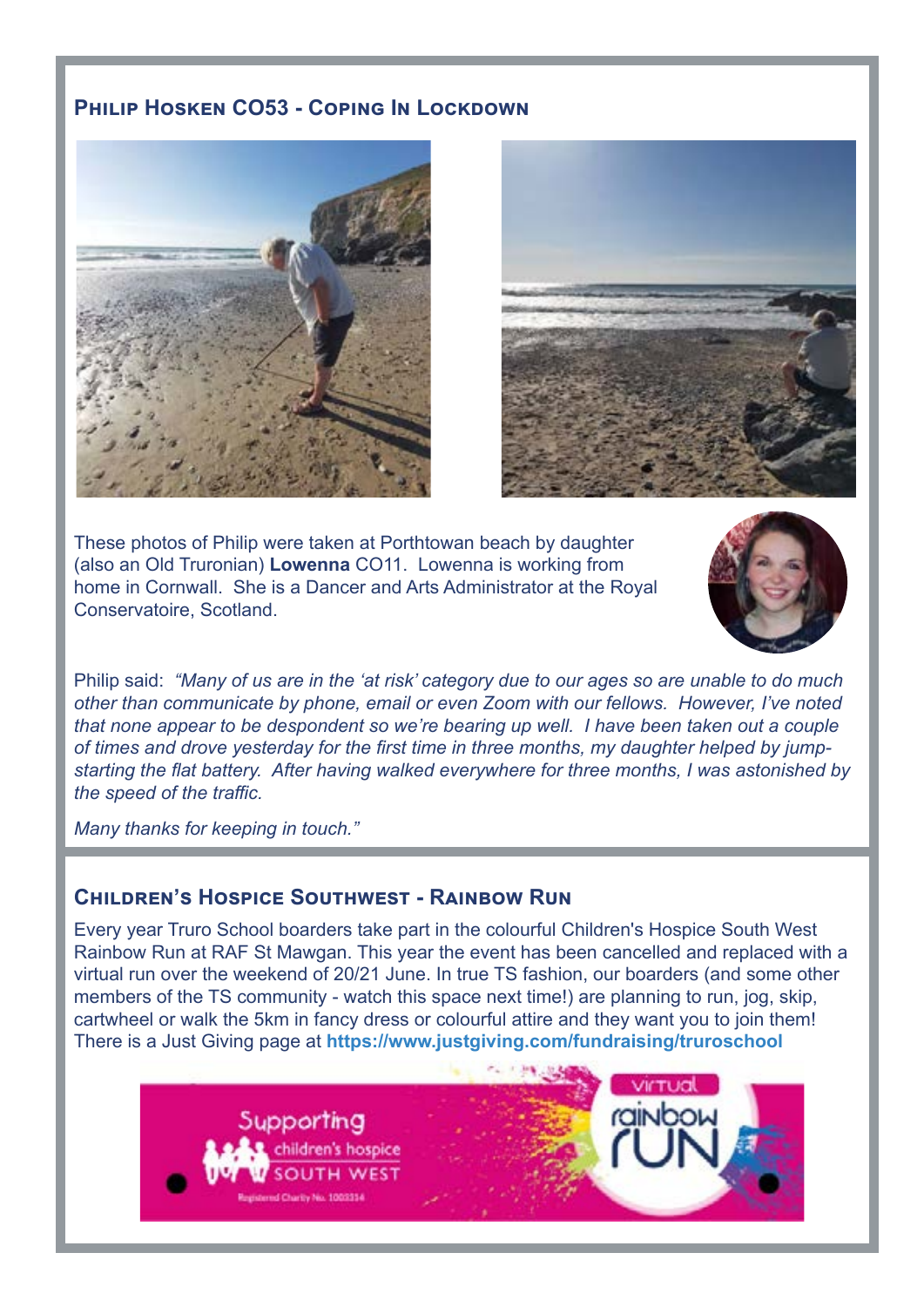## **Rebecca Brenton, Teacher At Truro School (Clarinet & Saxophone) tells us her experience of teaching during lockdown**

When I was asked to write about my music teaching lockdown experience, my initial thought was that it would be easy just to list the pros and cons. However, this has not been the case at all!

I have been teaching clarinet and saxophone,for many years and have always found it important to adapt my teaching style depending on each particular student. But being flexible in my approach has never been so important as it has been over the last few months. I am very lucky to have a lovely bunch of students who were extremely keen to continue with their instrumental tuition. Some were so determined to try to continue with some kind of normality that they chose to have lessons during the Easter holidays as well - not normal at all! I am fortunate that these one-to-one online lessons, which have been a private arrangement between parents and myself, have generally been very successful. My current students range in age from 8 to 18 years and each one has found their music making to be one of the highlights and joys during this strange time.



I asked several of my pupils what they found to be most important while continuing their tuition and they all came to the same conclusion – that being able to play an instrument is a great comfort and achievement. It gives them a focus as well as something to look forward to. As a musician and music educator, I feel exactly the same and it has proved once again how important music is in everyday life. During this time, I have found that some students have made the most amazing progress and some are using their music time as a way of winding down and relaxing. It has been a massive learning curve for me and on the whole has been an extremely positive teaching experience. Of course, there has been the odd connection problem and playing a piano accompaniment has not always worked.

Interestingly, I seem to have had a better signal teaching a student in Hong Kong than a student living just 3 miles down the road from me!

The one thing we are all looking forward to is being able to share our music making with others as we have always done.

**Photo:** Rebecca with Nelson, a happy lockdown companion!

**If you would like to share your story of life in lockdown, or working during the COVID-19 pandemic, we would be delighted to hear from you.**

## **email: tsa@truroschool.com**

**We would especially like to hear from 'essential workers' and gain an insight into how your role has evolved.**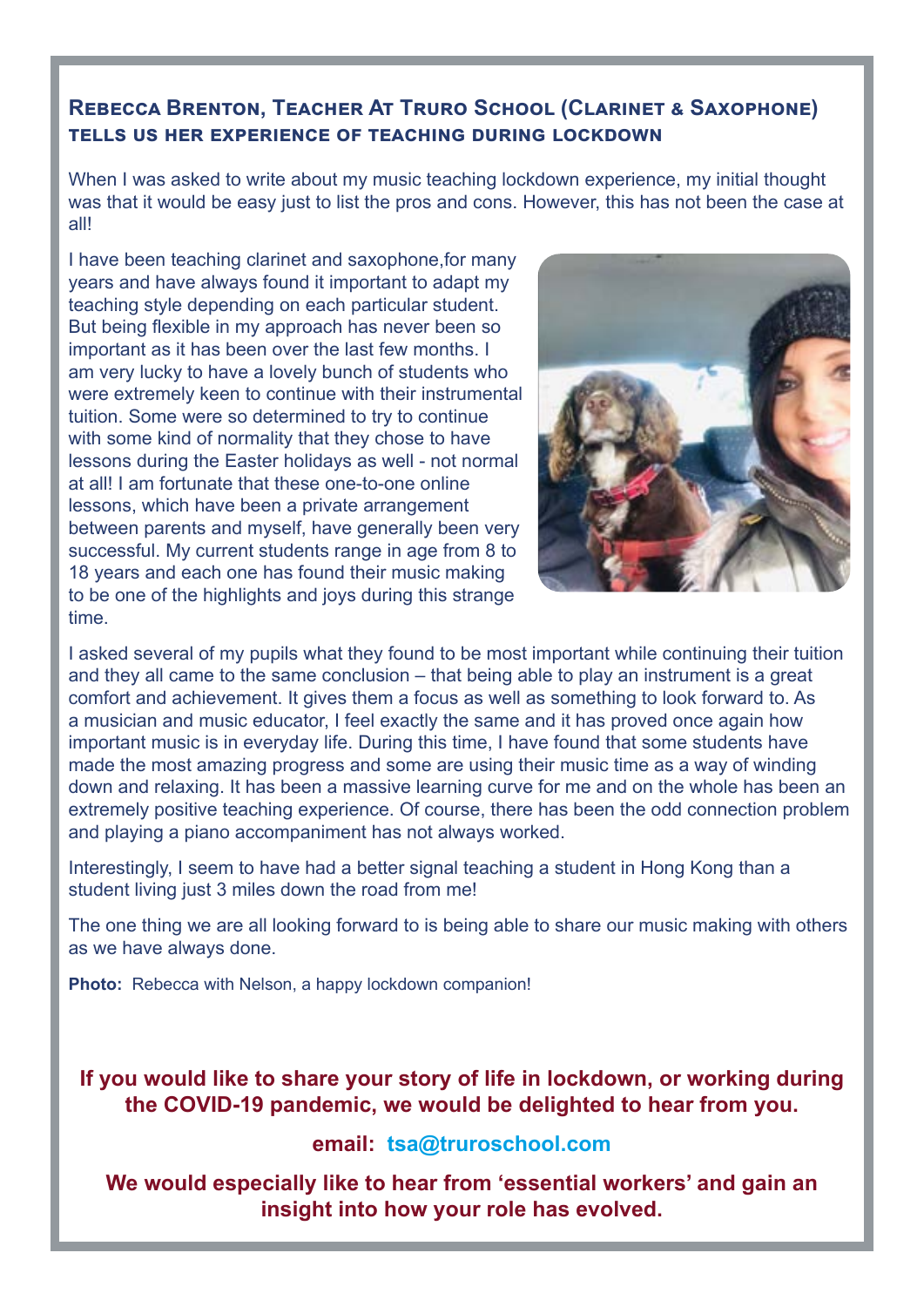## **Dan Sanderson Interview - Finn Birnie CO19, Former Head Boy**

On Wednesday 10th June we welcomed back former Head Boy Finn Birnie, to talk to students about his running exploits and how he is finding life at Belmont University. Finn has represented England at diffferent age group levels in cross country running and received a full scholarship to study and run at Belmont University, located in Nashville Tennessee.

Dan opened the conversation by asking Finn "*How are you and how are you coping in Lockdown?"* 

Finn responded by explaining that he had flown from America to York in the UK to visit a friend at the beginning of March just as everything relating to the pandemic had started to develop. He flew back to US and then a week later they called the lockdown. He was unable to fly home so ended up staying with his roommate's family for two and a half months which Finn described as "*interesting*".

*"It was really great for me to see a different part of America whilst I stayed with my roommate's family - they live in Michigan, near the lakes. The trails up there were something l had never seen before and made running easy. I would go out every day on some lovely dirt roads around the small lakes. Coming from Cornwall, where we don't have many lakes, they all seemed enormous but I was told they were just small ones and that Lake Michigan appears as though you are looking at open sea because it is so large."*

Finn spoke about life at Truro School and encouraged our pupils to grasp all the opportunities available to them during their time here. He also offered an insight into what it takes to become Head Boy.

You can listen to Finn describe his journey through Truro School and how he developed from a very shy boy into a young person confident enough to become a Prefect and then finally Head Boy. Finn praised his former teachers, especially Mrs Stone, Ms Wormald and Mr Barnett and went on to give special thanks to Mr Austin and Mrs Jupp, for being so supportive in his running and university quests.



Finn describes the amazing facilities available to him at Belmont and the training methods he now uses. Students then asked questions on training programmes and recovery as well as Finn's favourite places to run in Cornwall.

Dan said: *"I throughly enjoyed speaking with Finn and the range of topics discussed will no doubt be of great interest to our pupils and Old Truronians. We wish Finn the very best with his running and studies and look forward to welcoming him back to Truro School sometime soon."*

**[CLICK HERE](https://truroschool-my.sharepoint.com/personal/djs_truroschool_com/_layouts/15/onedrive.aspx?id=%2Fpersonal%2Fdjs%5Ftruroschool%5Fcom%2FDocuments%2FSports%20interview%2FFinn%20Birnie%2Emp4&originalPath=aHR0cHM6Ly90cnVyb3NjaG9vbC1teS5zaGFyZXBvaW50LmNvbS86ZjovcC9kanMvRWxReXJ3T0U0OUJGaWE0b3o4NU1FNjhCajg1OW9RRldwbWFzTUpUbVRINE1MUT9ydGltZT1sUnRWMmNJUzJFZw&parent=%2Fpersonal%2Fdjs%5Ftruroschool%5Fcom%2FDocuments%2FSports%20interview)** to watch the interview.

**(FUN FACT: We even learnt that Mr Sanderson is a fan of country music!)**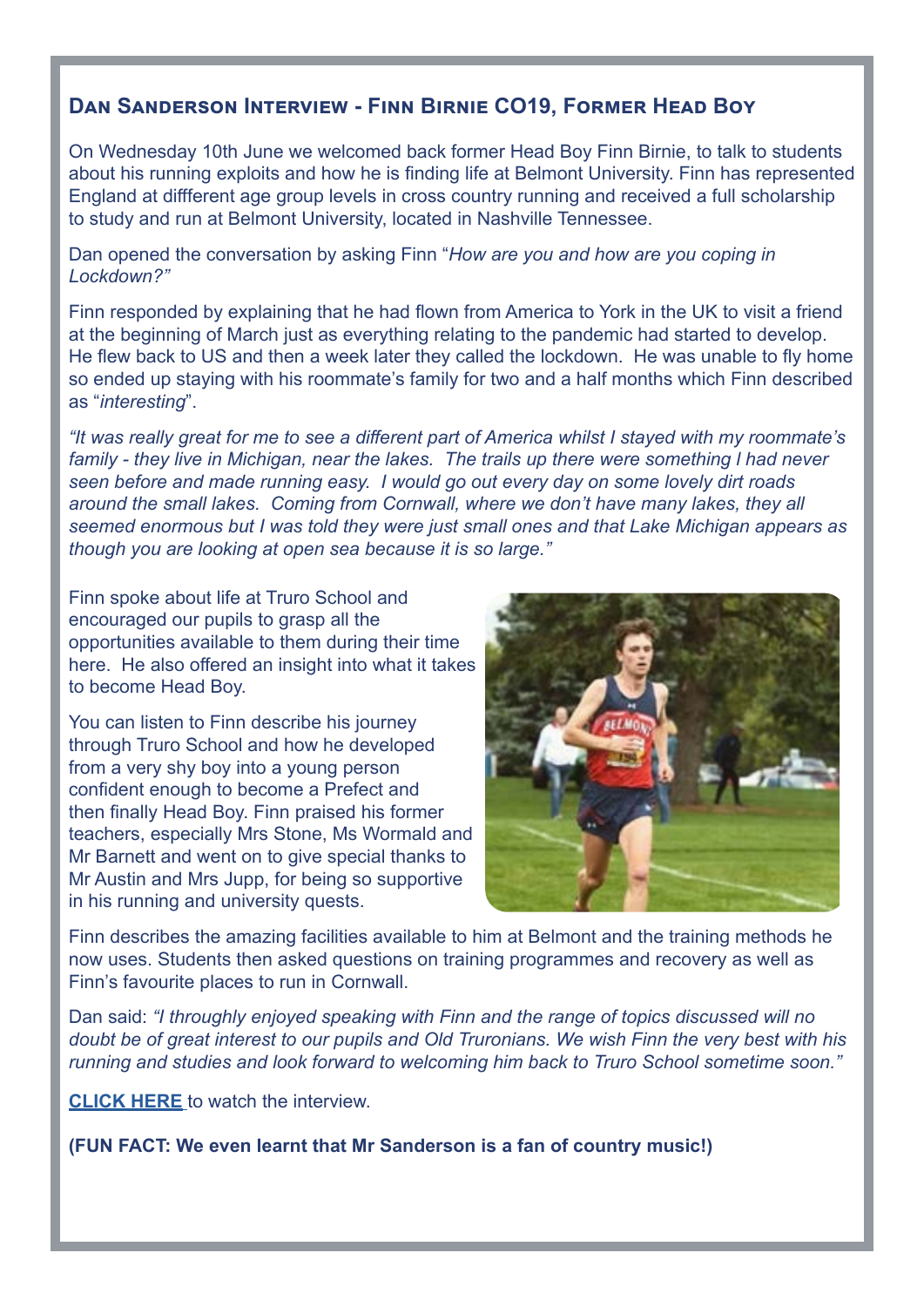## **View From The Chamber (11/06/2020)**



As I write this, the Government is under enormous pressure to relax the 2 metre socially-distancing rule to 1 metre. I don't do the science. I leave that to the person who has become arguably Truro School's most famous former pupil, Sir Patrick Vallance, and the WHO. The WHO now says 1 metre is the quideline and this is being applied in our nearest allies and competitors like France, Germany, Holland, Denmark to name but a few.

From a Cornwall business perspective this one change would be the most important thing the Government could do for us – and it's urgent. Some 30% of our jobs and about 40% of our businesses (a higher percentage because of the number of micro-businesses operating in this sector) are dependent on the world-class Visitor Economy we have here. Many of these businesses have had no customers since last autumn and rely on summer for a huge share of their revenue. Many are taking bookings and making plans to open from 4th July - more to pressure Government than with authority, I feel, since that date has only been vaguely mooted by advisers.

But many business owners feel they could be up and running safely by 4th July if a) they are told asap in time to allow stocking-up, repairs, marketing, staff training and so on, b) they haven't spent all their Government grants and Bounce Back loans simply on staying alive and, crucially for all of them, c) the 1 metre rule is given the go-ahead immediately allowing them to mark floors, organise queueing systems, one way routes, shelf spacing and ensuring customers are, and feel they are, safe.

As the champion of business and in no way contradicting the science, the Chamber of Commerce is supporting this lobby. Most hospitality businesses reckon with 1 metre distancing they could operate at about 70% capacity; whereas with 2 metres because of the exponential increase of space in all directions they could only manage about 30% and that wouldn't make opening viable. It's going to be a challenge and hard work even at 70% as many of these businesses have a small time-window to earn money and work on very narrow margins. But I wish them every success. Cornwall will be an amazing place to visit; and for those who live here to get out and enjoy the place we live and support your local businesses. They need you out and about in our wonderful county, enjoying yourselves safely and looking after your neighbours.

#### By **Kim Conchie**

Chief Executive Office of Cornwall Chamber of Commerce TS Chair Of Governors & Foundation **Trustee** 



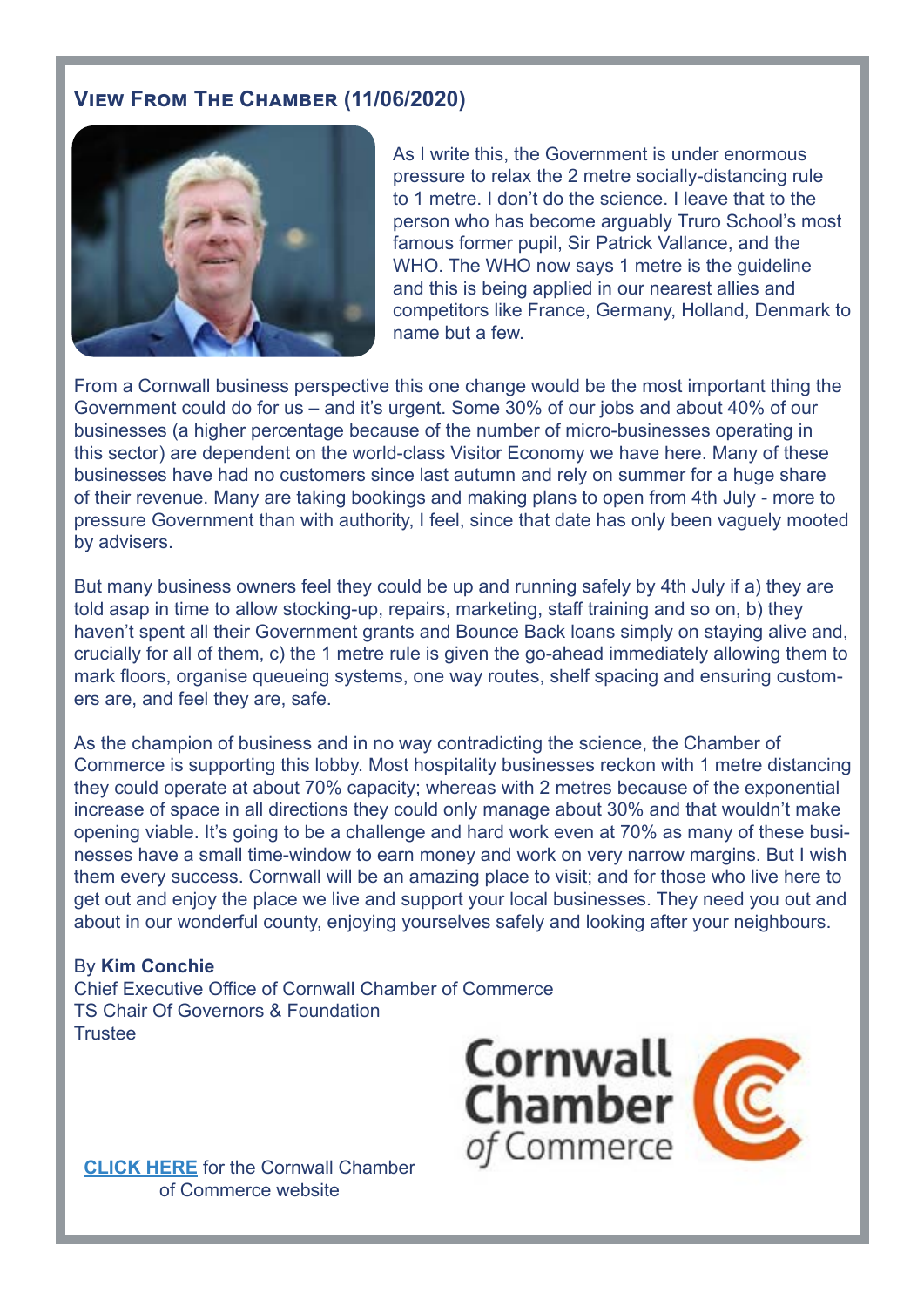#### **Congratulations!**





SCHOOL OF FOOD AND WINE

Just 18 months after its launch, the inaugural cohort of students to undertake the prestigious Leiths Certificate in Food and Wine at Truro School are celebrating exceptional results. Truro School is one of only 22 schools in the country to offer the prestigious Leiths Certificate in Food and Wine, under the Leiths Academy scheme. From mastering basic culinary skills to perfecting the art of professional cookery, the Leiths programme is about achieving perfection, using high quality ingredients, prepared, cooked and plated to the highest standard. **[CLICK HERE](https://www.truroschool.com/latest-news/exceptional-leiths-certificate-results/)** to read full story.

**The Cookery School ['Friday Night In](https://truroschoolcookery.com/cookery-courses-cornwall/)**' series of cookery kits for collection "*basically a 'posh' takeaway with a difference"*. Everything is boxed and 'ready to serve' except the main course which requires a little final cooking and assembly using easy to follow step by step instructions or on-line video. If you prefer to pamper yourself on Saturday or Sunday instead, everything has at least a 48-hour shelf life so you have some flexibility over the weekend.



They will also be offering a children's two-course meal for £6.25 so the whole family can have a night off! If the new concept takes off they will extend to picnic and BBQ hampers over July and August.

Available for Friday 26th June (Booking ends at 6pm on the Wednesday before the Friday collection date)

**Salmon with Salsa Verde and A Watercress Sauce or Fresh Pea And Summer Vegetable Risotto Followd By IPS And Grapefruit Treacle Tart <https://truroschoolcookery.com/courses/friday-night-in-26th-june/>**

## **[Jayne's Friday Night In](http://Jayne’s Friday Night In)**

*"Forget the Friday night dash to the supermarket, wracking my brains thinking what to buy and then going home to prepare it all …... I finished work, popped up to the cookery school and picked up my bag of goodies, went home, opened a bottle of wine and put the final touches to the meal as per the written instructions (although I could have watched the video). So simple. And with the added bonus of not having to stare at half a packet of something you never normally purchase in order to complete a recipe as all you get is what you need for that night's meal. If I can do it, anybody can!"*

**Jayne Grigg - Director of Admissions & Development**

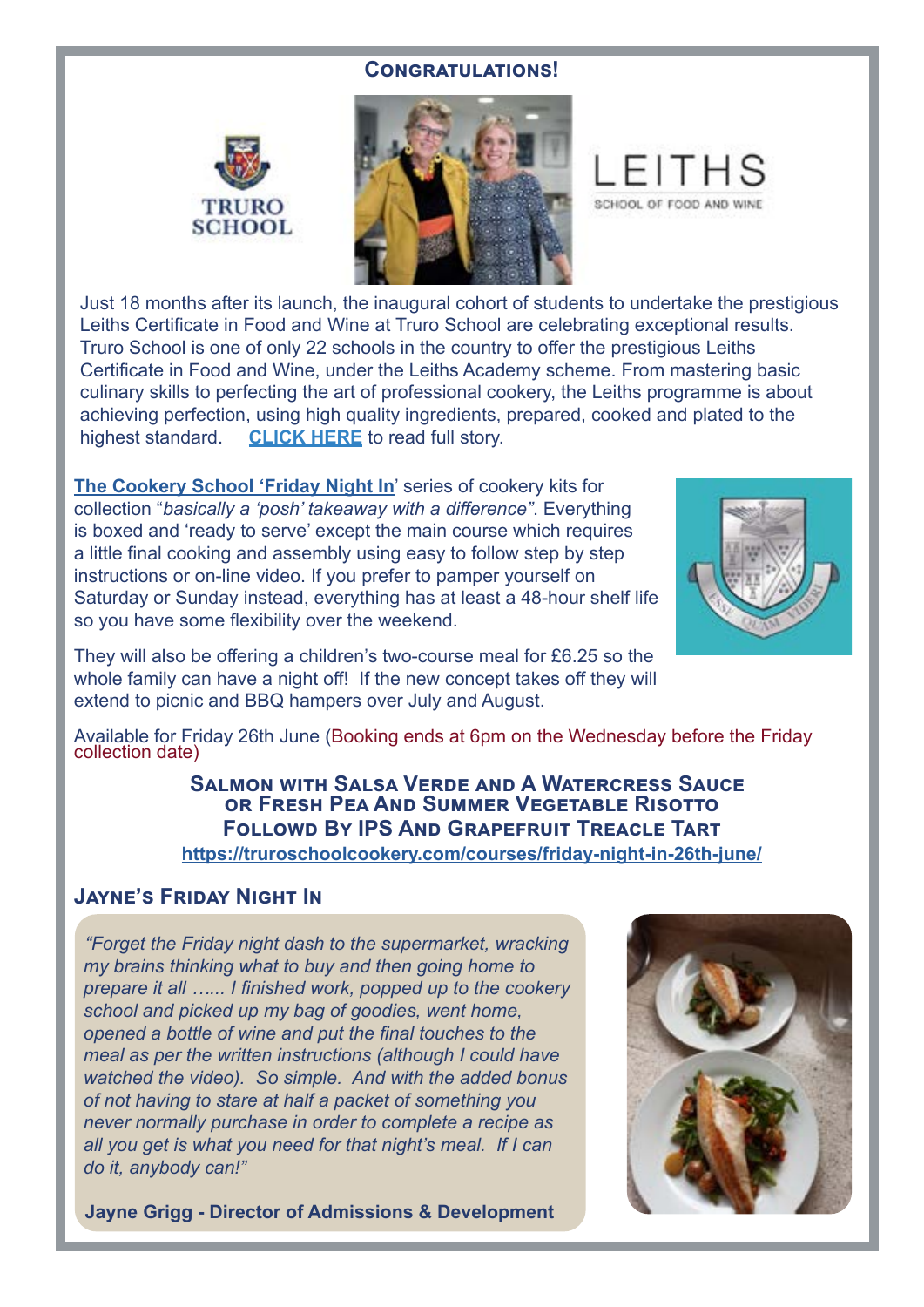## **Maria's Recipe**

*"A rather naughty (but VERY scrummy) white chocolate bread and butter pudding! I like to serve it with fresh raspberries and pouring cream. If you save the 3 egg whites and pop them into the freezer (egg whites freeze surprisingly well), you'll find my second recipe this week will make use of them - my secret recipe for a fool proof pavlova - so nothing is wasted!"*



## **White Chocolate Bread And Butter Pudding**



### **INGREDIENTS**

200 ml full fat milk 200 ml double cream 1 teaspoon vanilla essence 75g white chocolate 3 egg yolks 75g caster sugar 6 – 8 slices stale white bread,

depending on thickness

50g butter



## **Method**

- 1. Place the milk, cream and vanilla essence into a small saucepan and heat until small bubbles appear around the side of the pan.
- 2. Break the chocolate into small pieces and add to the pan. Stir until the chocolate has melted then leave to cool slightly.
- 3. Place the egg yolks into a mixing bowl then add the sugar and whisk until the mixture is thick and creamy.
- 4. Pour the warm milk and cream mixture over and whisk until well combined.
- 5. Butter the slices of bread and cut each piece into four triangles. You can cut the crusts off if you prefer.
- 6. Lightly grease a shallow baking dish with a little more butter and lay the bread in the dish in overlapping slices.
- 7. Carefully pour over the chocolate custard and bake the pudding for 15 minutes, until the custard is just set.
- 8. Serve warm or cold, with or without cream or custard.

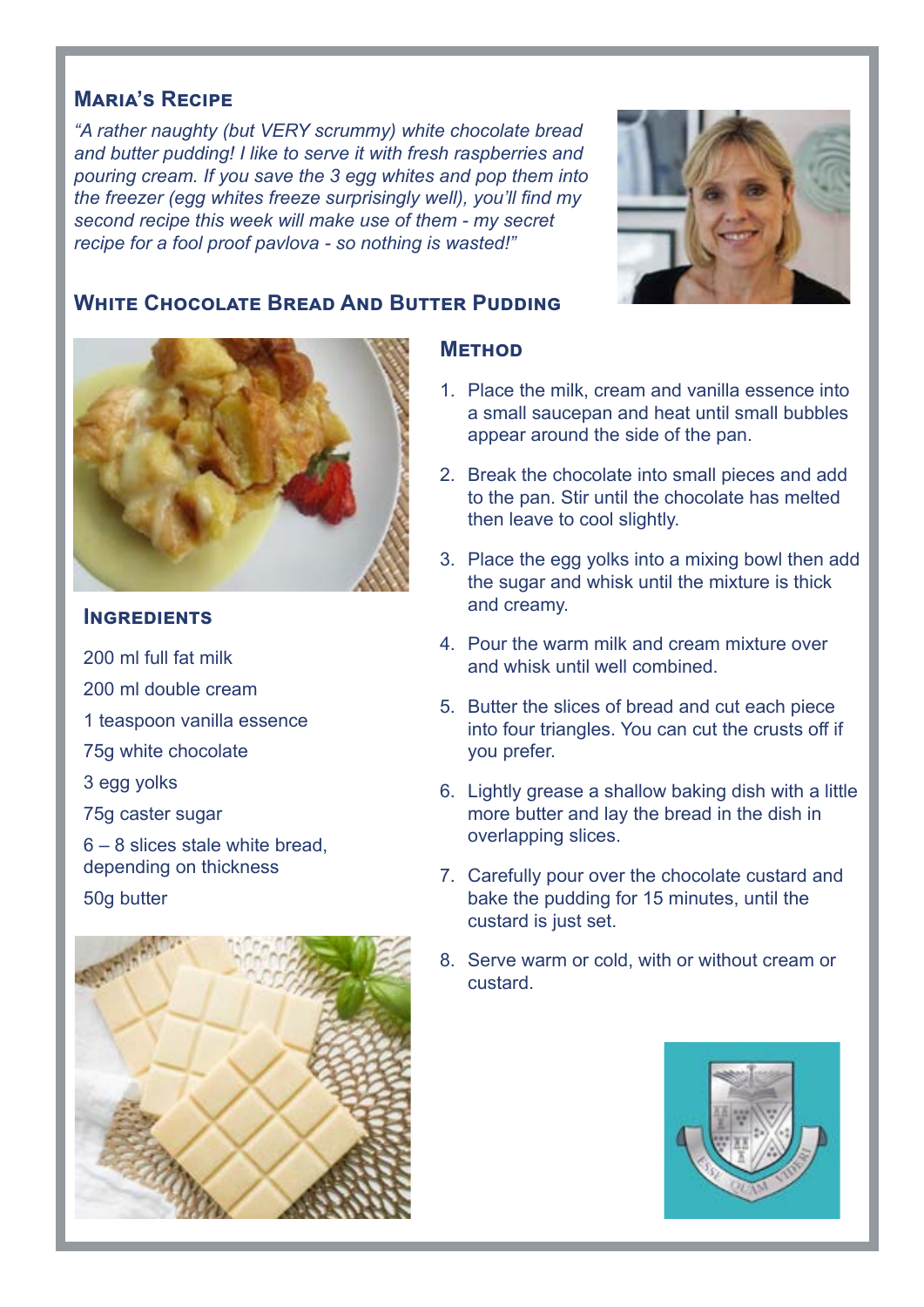## **Maria's Recipe (Number Two!)**

## **Pavlova**

*"When your are ready defrost the egg whites saved and frozen from Bread and Butter pudding recipe and whip up this fool proof pavlova. Perfect in June topped with Cornish strawberries! Try adding a teaspoon of rose essence to the whipped cream before you assemble it for a 'next level' flavour."*



#### **Ingredients**

- 3 large egg whites
- 1 teaspoon cornflour
- 1 teaspoon Vanilla essence
- 1 teaspoon Malt vinegar
- 200 g caster sugar

300 ml whipping or double cream (or 400 mls for 2 medium or 6 individual pavlovas)

A selection of fresh seasonal fruit e.g. berries, kiwi, pineapple, grapes, pomegranate etc.



#### **Method**

- 1. Line a baking tray with baking parchment and set the oven to 120  $^{\circ}$ C.
- 2. Combine the cornflour, vanilla and vinegar in a small cup or bowl.
- 3. Whisk the egg whites until very stiff using an electric hand whisk, then gradually add the sugar, a teaspoon at a time, adding the cornflour mixture gradually as you go.
- 4. Spoon or pipe the meringue onto the baking tray, and place in the oven. You can make 1 large, 2 medium or 6 individual pavlovas.
- 5. Bake for 1 ½ hours for one large pavlova, 1 hour for 2 medium pavlovas and  $\frac{3}{4}$  hour for individual pavlovas
- 6. Turn the oven off and leave the pavlova in the oven until it is completely cold.
- 7. Pour the cream into a large bowl and whisk using an electric hand whisk until it forms soft peaks. DO NOT OVERWHIP THE CREAM as it will continue to thicken on standing.
- 8. Wash, dry and prepare your chosen selection of fruit.
- 9. Top with whipped cream and arrange the fruit on top.

Don't forget to send us photos! **tsa@truroschool.com** 

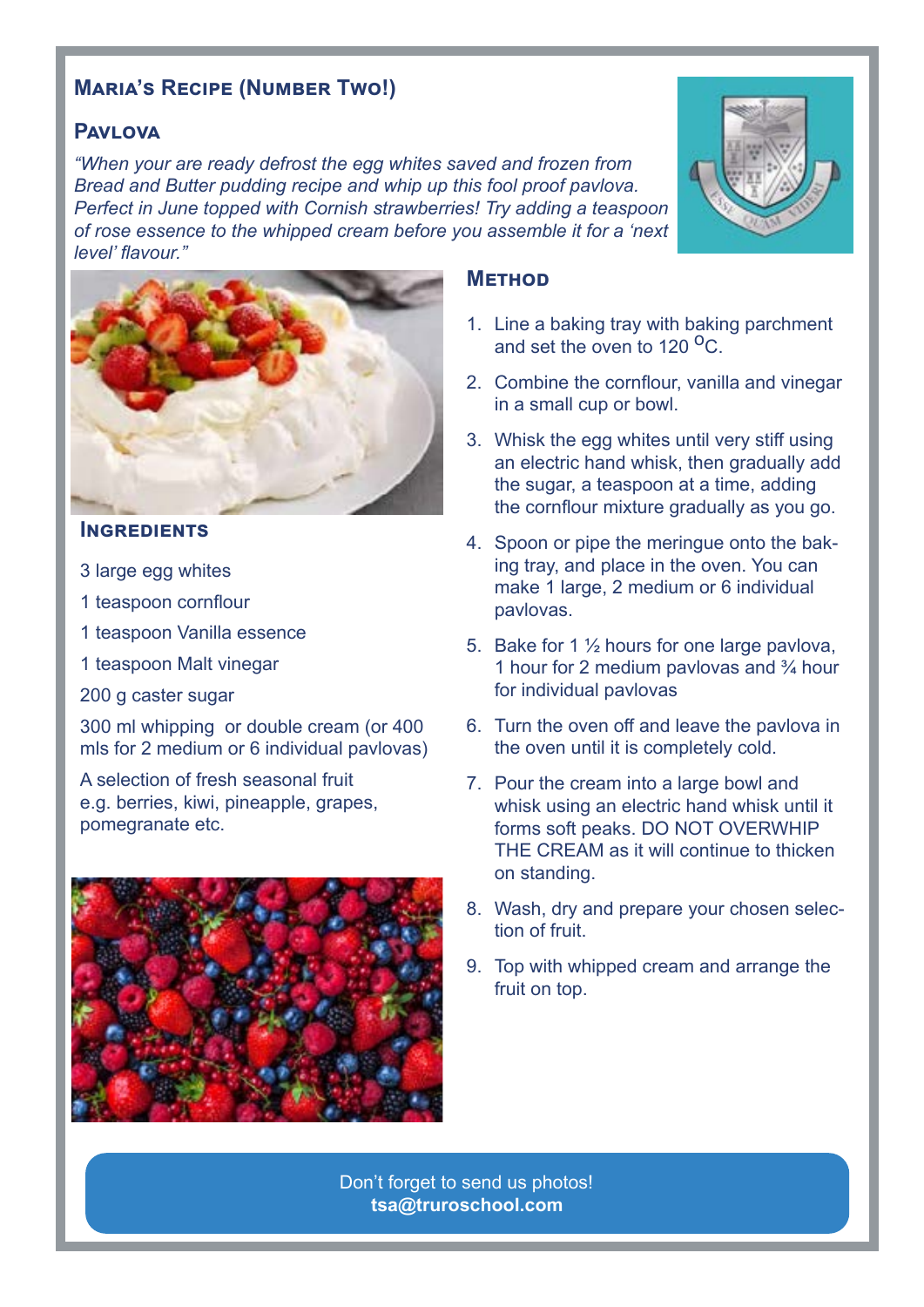## **OLD TRURONIAN'S RECOLLECTIONS**

## **Visiting School By Boat - Stuart Sylvester CO64**

"*Sometime between 1979 and 1982 I was a crew member sailing a Sabre 27 from the Hamble to the Helford River during a spell of lovely summer weather. One of the overnight moorings was at St. Mawes and I decided it would be a good opportunity to visit the school in an unusual way. I persuaded the skipper to take a change of course up the Fal to Malpas, where we dropped anchor and I took the tender ashore and headed for the School. The route took me up the steep, rough track which eventually becomes Trennick Lane with the Terraces to the right and the old running track to the left. Memories of gruelling cross-country runs ran through my mind!*



*Time was short and the boat's skipper had urged me to be quick about my, in his view, crazy jaunt and, not being acquainted with the river he was keen to resume our passage to the Helford. I duly headed for the reception area and hastily signed the Former Pupils' visitors book, remarking on the circumstances of my brief visit.*

*The School I recall, seemed very quiet and almost deserted, but I was there for only a fleeting moment and headed straight back to Malpas in cross-country mode to be greeted by a relieved skipper and second crew member!*



*I sometimes wonder if I am the only former pupil ever to have visited the school by boat and approaching it from the rear?"*

*Rest assured I will look for your entry in the visitors book when I return to School Stuart!* 

Stuart has very generously donated his old Truro School scarf to our archive - one I have not seen before - Jo will be delighted - **Thank You Stuart!**

## **ARE YOU PART OF OUR LINKEDIN COMMUNITY?**

We are aware that the Truro School Commuity hold a wealth of knowledge and information which is of huge benefit to our students and recent leavers.



## **Could You Support Our Careers Team:**

There are undoubtedly difficult times ahead for those just leaving university - perhaps you could help with mentoring or work experience opportunities?

Please join our **[TRURO SCHOOL COMMUNITY](https://www.linkedin.com/groups/8527667/)** LinkedIn group and if you feel able to offer careers advice or help use the **[TRURO SCHOOL CONNECTED](https://www.truroschool.com/alumni/truro-school-connected/)** form to let us know.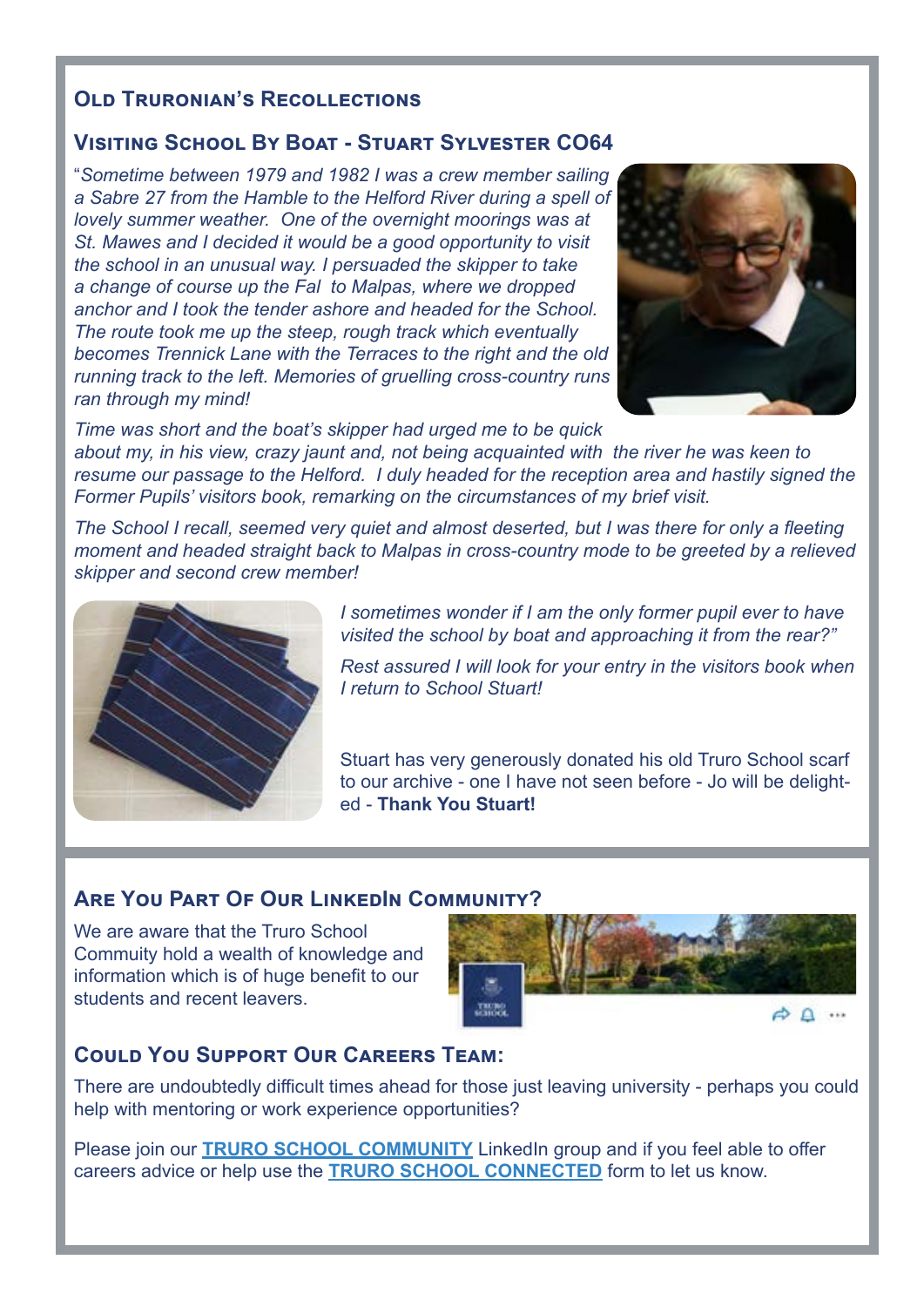## **Spirit Of Truro Remembered**



Many of you will recall the areoplane built in the 1970's under the guidance of former Design and Technology teacher, Dennis Keam.

Recently I was contacted by a gentleman named Steve Pearce, President Elect for the Rotary Club of Cowbridge in the Vale of Glamogan. He has been working with some members of the Club to gather their recollections and wartime memories. During this process he encountered Mr Philip Irish, who spoke of the 'Spirit of Truro'. Steve looked on the internet to see if he could learn more and in his words *"found the remarkable story of this plane on the Truro School website".* 

Philip, now aged 94, has had a lifetime as a pilot and was in fact the pilot of our very own 'Spirit of Truro'. He gained his pilot's licence in 1949 and kept it until his 72nd year in 1998. His wife is also a pilot. Philip is mentioned in the archive link below:

*"On 17 June 1980 the plane was tested at Deer Park, Tregavethan by Phil Irish, an enthusiastic local pilot, local businessman, member of a wartime bomber aircrew and who had had a close interest in project since the start."*

The aeroplane was the first major project undertaken in the newly built workshop. It was believed to be the first plane built for flight by schoolboys. Initially plans were made for two aircraft to be built; the Evans VP2 and the unconventional miniature 'Quickie' aircraft. Work began in the summer term of 1978. Plans for the VP2 were bought from the USA for £42 where it was popular among private flyers. The project was started 'without any previous experience, without any money but with limitless enthusiasm. Eighty boys took part in the project and two boys who worked on the plane continually were **Fred (Chung Man) Chan** CO80 of Hong Kong and **David Walton** CO81 of Newquay.



Sadly, we do not have any contact information for Fred (Chung Man) or David. If anyone is in touch with either of them, please do let us know or pass on this newsletter asking them to make contact: **tsa@truroschool.com** 

I'm sure this will bring back memories for many of you. If so you can read more in the archive report by **[CLICKING HERE](http://yesflyers.org.uk/wp-content/uploads/2014/05/Take-Flight.pdf
)**:

**If you remember working on the plane, please get in touch, we would enjoy hearing your recollections (in fact, my husband Ian recalls spending time on the project).**